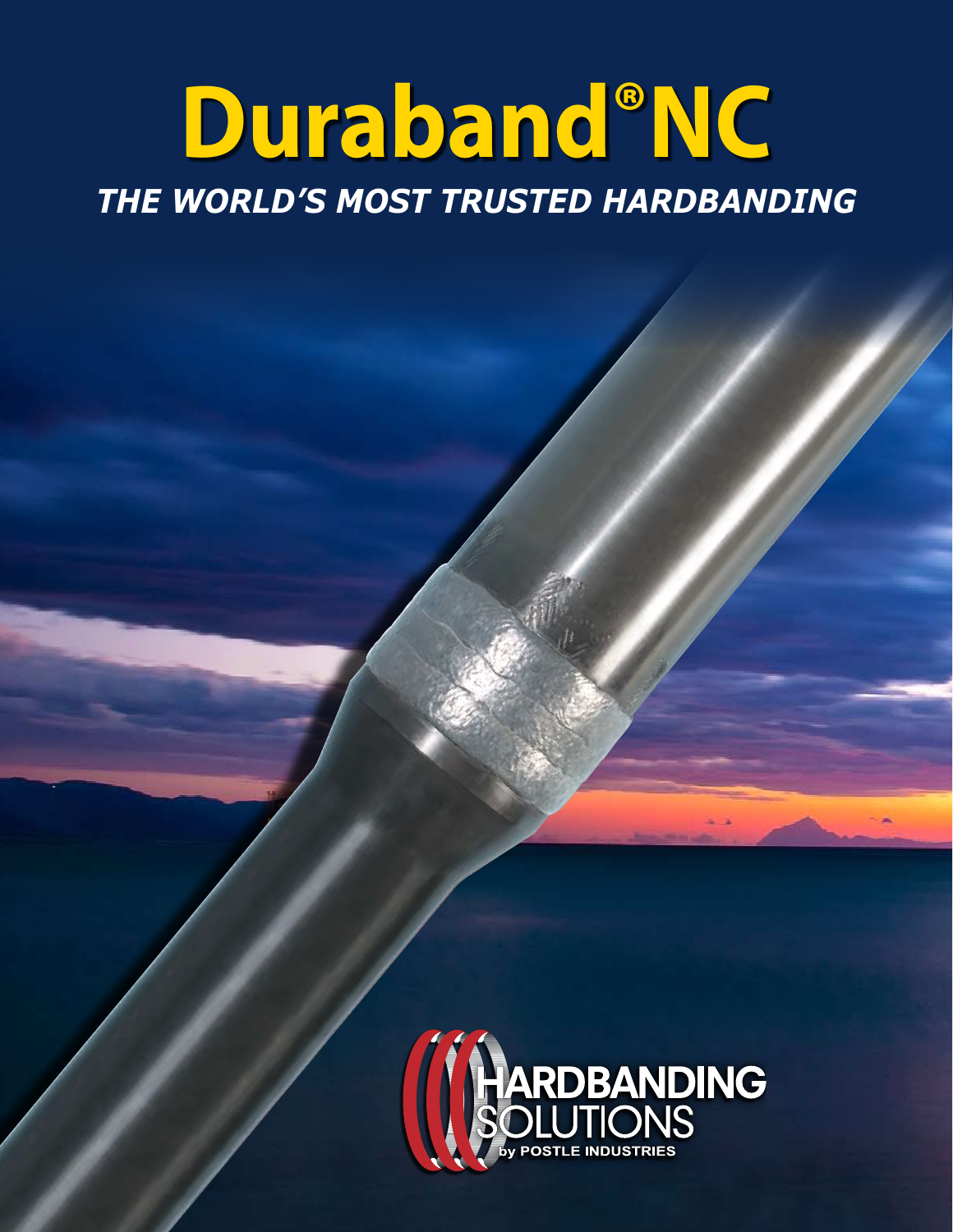# *Why Duraband NC?*

**Oil and Gas Drilling is demanding more from drill pipe today than ever before. Extended Reach Drilling, Highly Deviated, H2S Sour Gas, Horizontal Drilling and HPHT wells are pushing the limits of current drill pipe design. Reliability of first application and re-application of hardbanding is vital for efficient offshore drilling** 

**and modern land drilling methods that require the drill string to be in constant use. Wells are being drilled deeper and faster today. The hardbanding must also be able to survive these environments, and successful re-application is essential. If it is not, re-application costs will be extremely high.**

# *CASING-FRIENDLY…100% CRACK-FREE…100% REBUILDABLE*

# **Field-Proven Performance**

#### **Maximum Tool Joint and Drill Pipe Protection**

Under actual downhole field testing, Duraband NC consistently provides superior wear resistance. Field and laboraory test reports available upon request.

## **Excellent Casing Wear Protection**

Using the Mohr Engineering Casing Wear Test, Duraband has been tested under a variety of conditions and with differing casing materials. Duraband consistently shows that it provides excellent casing protection. Test results available upon request.

### **Fatigue Resistance**

Each time drill pipe is put downhole, stress and fatigue are multiplied. Duraband NC has consistently proven its resistance to cracking and spalling. Test results available upon request.

**Multiple Re-applications** Duraband can be re-applied over itself or other hardband products without removal. Independent NS-1 testing has confirmed this. Re-application costs up to 75% less than competitive products. Test reports and certifications available upon request.

#### **Fearnley Procter NS-1™ Certified**

- New application
- Re-application over other existing products

## **Perfect For All DRILLING Conditions…**

- Highly Deviated Wells and Extended Reach Drilling
- H2S Sour Gas Wells All grades of sour gas drill pipes
- **HPHT Wells**
- Geothermal Drilling •
- Horizontal Drilling •

# **ම** •

## **…AND ALL HARDBAND LOCATIONS**

- Box and Pin •
- HWDP Center Wear Pads •
- Drill Collars •
- RDT Wear Knot™ •
- Completion Tubing Connections
- Multiple Layers

Wear Knot™ is a trademark of RDT-USA





# *ONE HARDBAND WIRE FOR ALL CONDITIONS* **Duraband®NC**



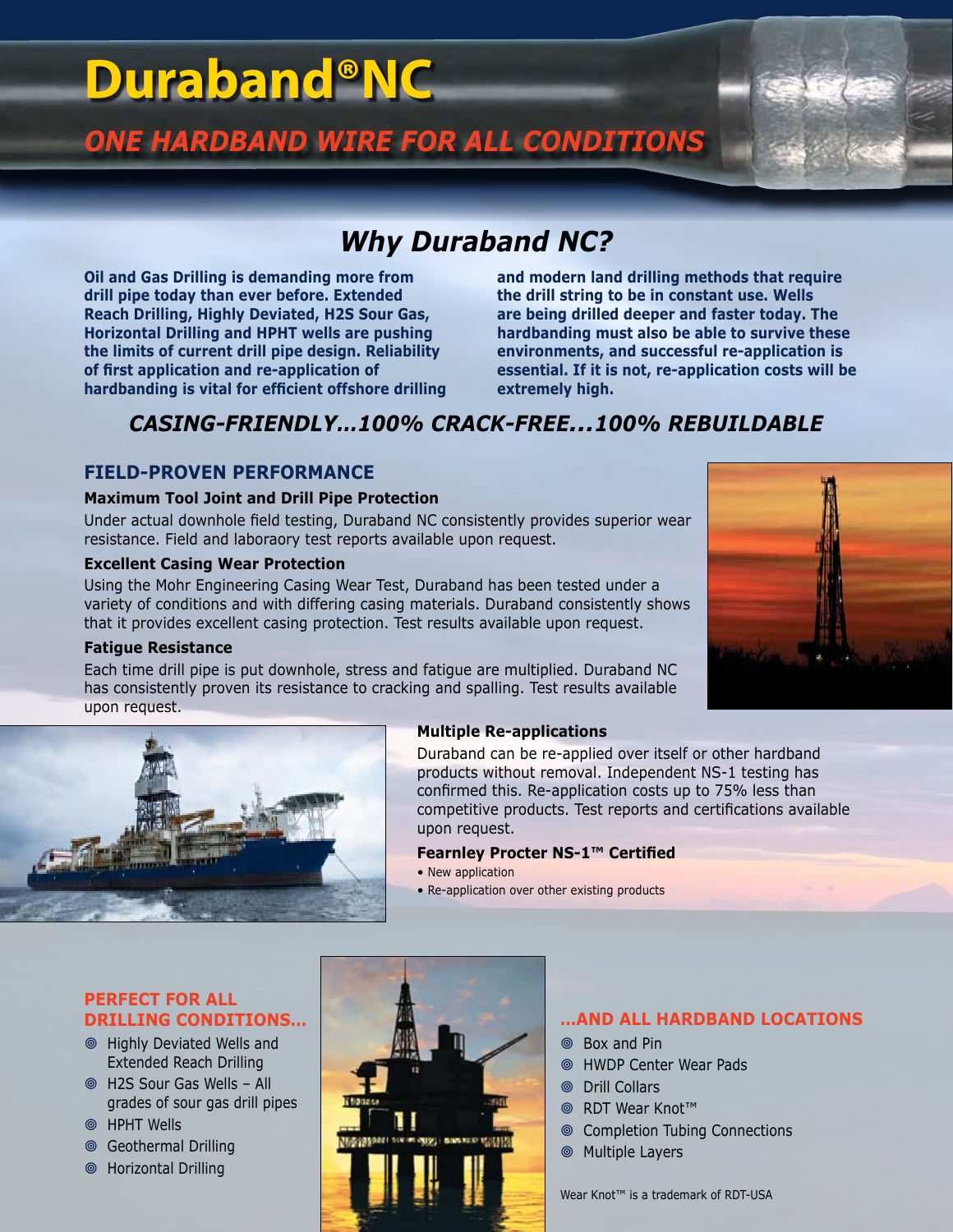# **available from all major drill pipe manufacturers worldwide**

# *Approved Worldwide*

*Duraband is approved by Exxon, Shell, BP, TOTAL, ENI, BG Gas, Maersk Oil, Hess, Chesapeake, Chevron and many other operators. Drilling Contractor approvals include Transocean, Diamond Offshore, Noble Drilling, Atwood, Dolphin, Saipem, Seadrill, Ensign Drilling, Precision Drilling, ENSCO, KCA Deutag, Rowan Drilling, San Antonio Drilling and many others.*

# *7 Good Reasons Why More Drilling Professionals Trust Duraband NC*

# **1. Applicator Support**

Over 200 applicators worldwide...On every continent!

# **2. Technical Expertise & Customer Support**

Anywhere in the world. Ten dedicated Technical Centers worldwide that support our applicators and the drilling industry.

# **3. UNIQUE Applicator Certification Program**

We developed a three-step certification process to help identify applicator skill level and experience to assure quality work. A first for the industry. No other company comes close to our three-level program.

# **4. Field Training**

We provide extensive on-site field training anywhere in the world. No other company offers this hands-on service.

# **5. Site Inspections**

To be certain that hardbanding is being applied to specification, we will dispatch a quality assurance specialist to monitor the application of Duraband NC. No other hardband supplier does that.

# **6. Testing**

Duraband NC has been independently tested and approved through Fearnley Procter NS-1™ to apply over:

- ◎ TCS®Ti and TCS 8000®
- Armacor® MStar •
- ◎ OTW12
- ◎ SmoothX®

Duraband is the only product to carry this many approvals.

# **7. Procedure Development & Improvement**

For over 40 years, Postle Industries, Inc. has been designing hardfacing alloys and application procedures for many industries. Our R&D department has worked tirelessly to address the drill pipe wear and casing concerns of the drilling industry. As drilling continues to grow and drilling demands change, Postle Industries will be there to support, develop and deliver quality hardbanding products. Procedure Improvement is an ongoing process. Here are some recent developments:

- Patent Pending Coolbanding of tool joints to prevent damage to the IPC •
- $\circledcirc$  Developed a unique insulating wrap to slow the cooling process on hardbanded tool joints, HWDP and drill collars for strong, reliable application.
- Developed a unique procedure for hardbanding tool joints used with H2S Sour Gas •
- Patent Pending Ultraband NM for Non-Mag Drill collars  $\circledcirc$





#### **Postalloy® HB Insulator**



|                                         | <b>Commercial Rev</b><br>---                                       |
|-----------------------------------------|--------------------------------------------------------------------|
| ---<br>--                               | --                                                                 |
|                                         |                                                                    |
| --<br>-                                 | 10021                                                              |
| CONTRACTOR CARDS<br>----<br>U35600<br>÷ | <b>CONTRACTOR</b><br>---<br><b>CONFIDENTIAL</b><br>æ               |
| ---<br>----<br>---                      | <b>SUSPICIO A MARINE DI MARINE DI MARINE</b><br>14.04              |
| <b>Phone</b><br>--<br>__                | <b>ISLAND IN ONL CREATING</b><br><b>Latinum</b> contractor<br>---- |
| <b><i>CONTRACTOR</i></b>                | -<br>----<br><b>CARD SURPRIVING MICH.</b>                          |
| waarvoore                               |                                                                    |
| $-1$                                    | ********<br><b>COLLEGE</b><br><b><i><u>Contractor</u></i></b>      |